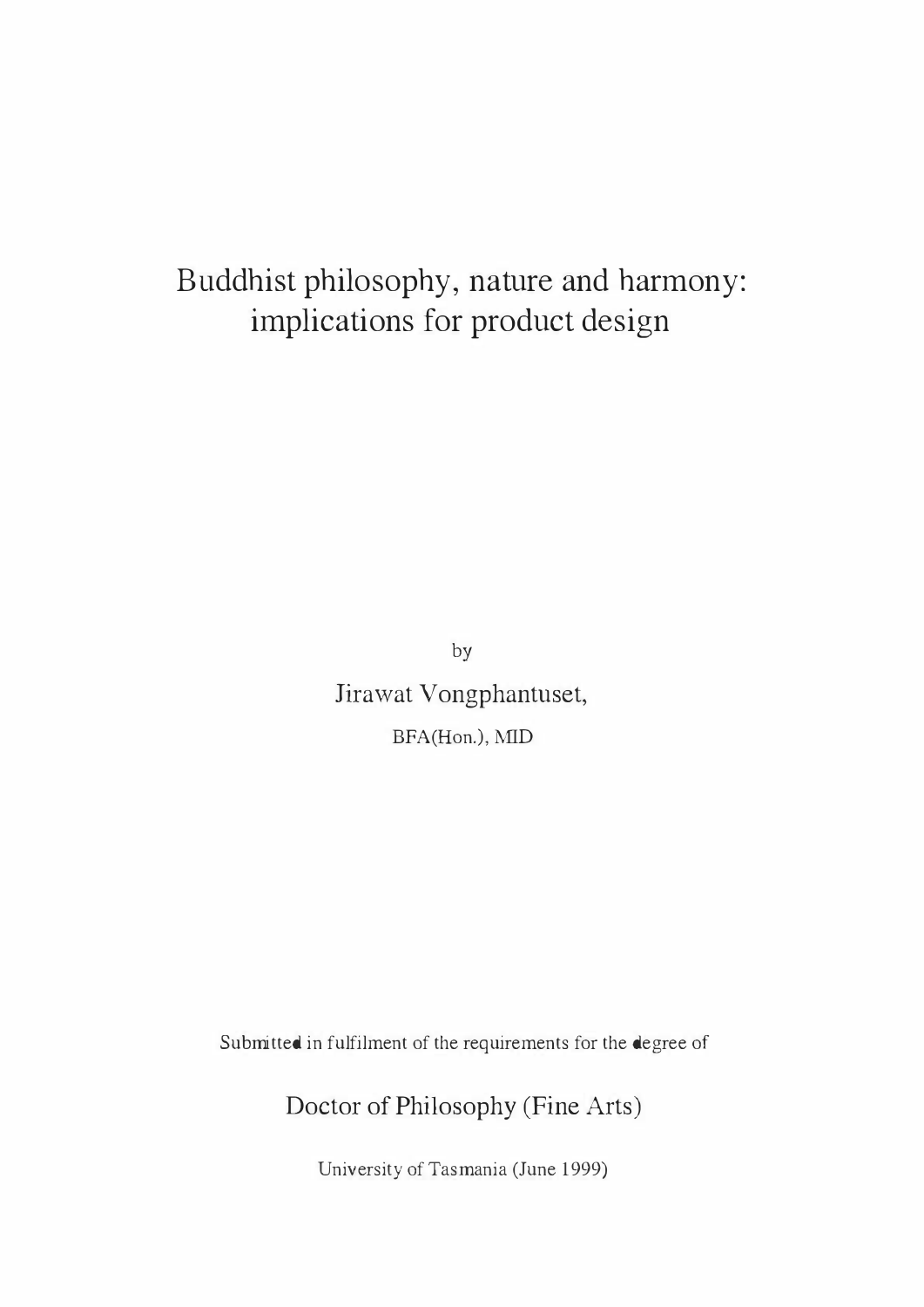to dad, for the support you gave for 32 years...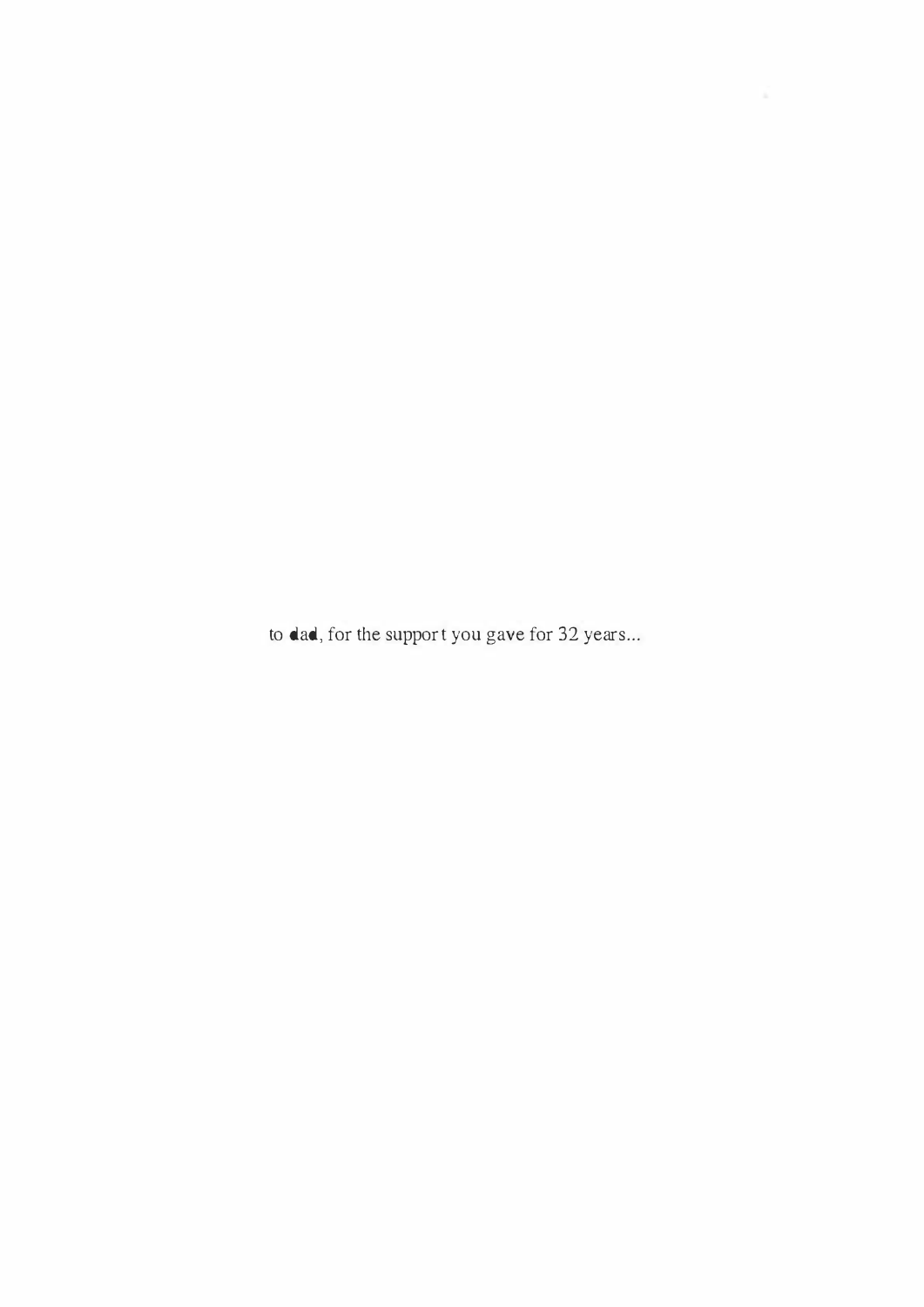This thesis contains no material which has been accepted for a degree or diploma by the University or any other institution, except by way of background information and duly acknowledged in the Thesis, and to the best of the candidate's knowledge and belief no material previously published or written by another person except where due acknowledgement is made in the text of the Thesis.

 $\int V_{\gamma}$ etit

Jirawat Vongphantuset 28 June 1999

 $\begin{picture}(20,20) \put(0,0){\line(1,0){10}} \put(15,0){\line(1,0){10}} \put(15,0){\line(1,0){10}} \put(15,0){\line(1,0){10}} \put(15,0){\line(1,0){10}} \put(15,0){\line(1,0){10}} \put(15,0){\line(1,0){10}} \put(15,0){\line(1,0){10}} \put(15,0){\line(1,0){10}} \put(15,0){\line(1,0){10}} \put(15,0){\line(1,0){10}} \put(15,0){\line(1$ 

 $\mu_{\rm R}$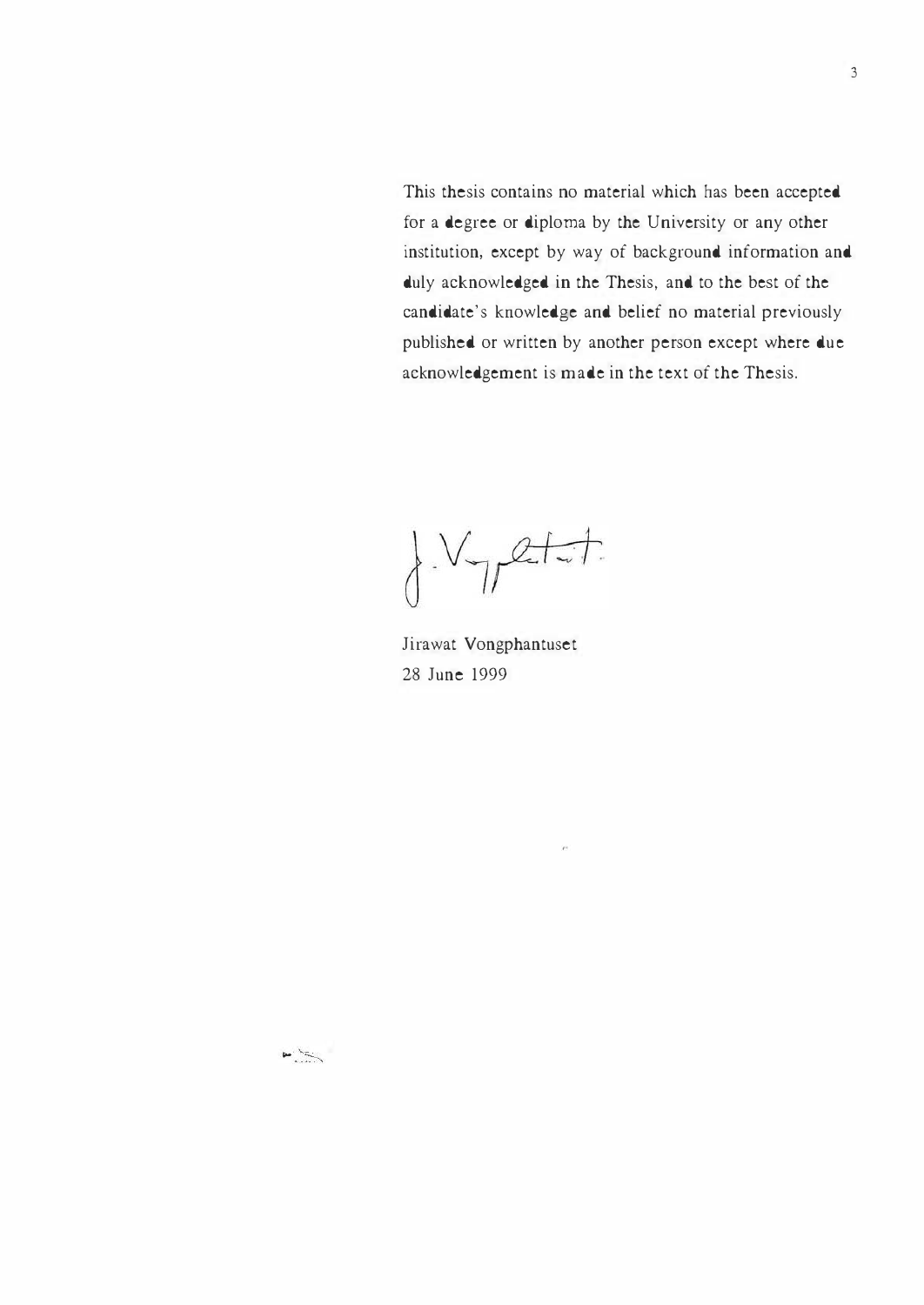This thesis may be made available for loan. Copying of any part of this thesis is prohibited for two years from the date this statement was signed; after that time limited copying is permitted in accordance with the Copyright Act 1968.

 $t.V$ -yet-t

Jira wat Vongphantuset 28 June 1999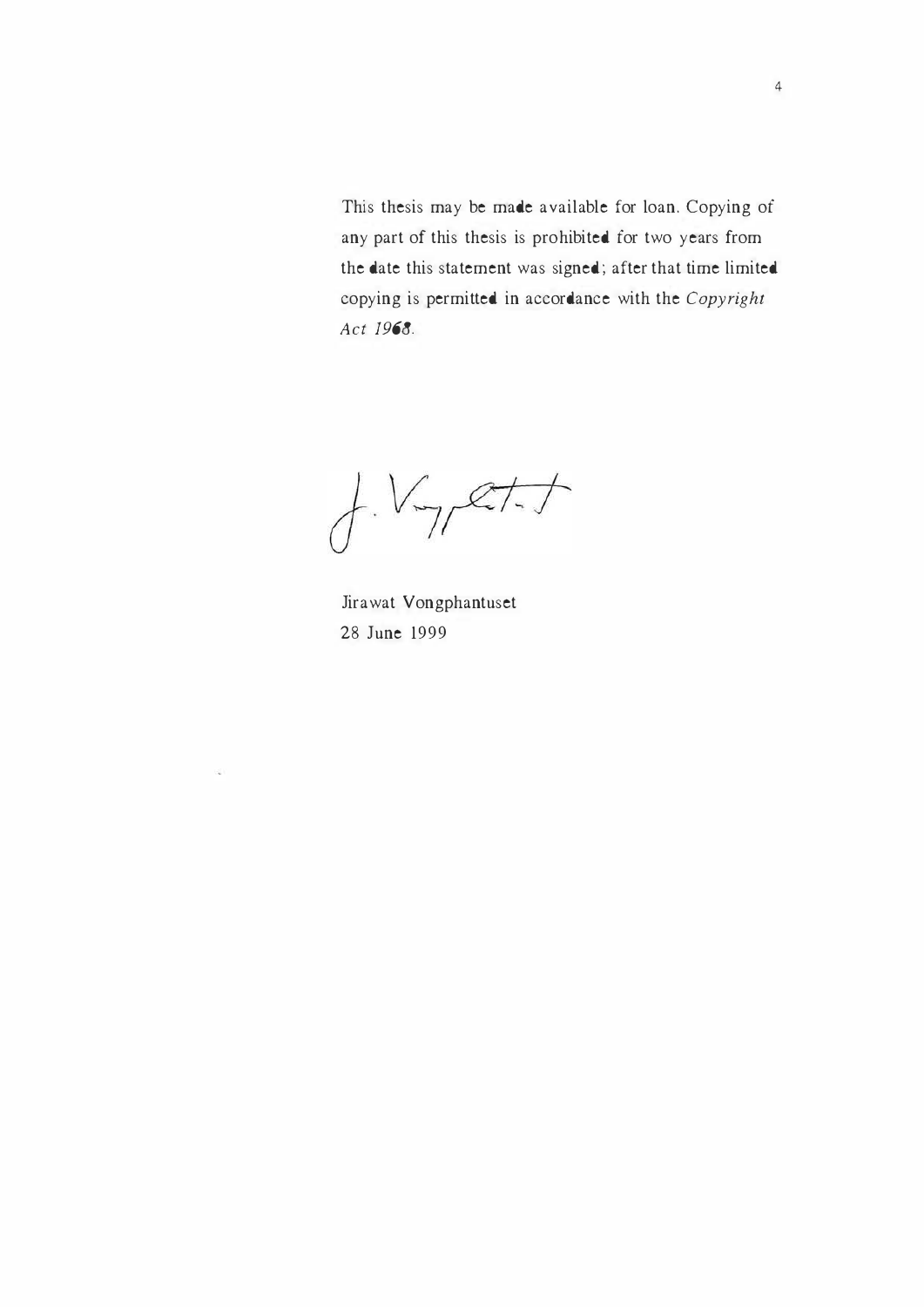#### Abstract

This study examines the idea of Buddhist philosophy in its understanding ofnature, both outside (surroundings) and inside (self), and seeks to find ways of assimilating these understandings in the design of utilitarian objects. These could then exist in harmony with nature in both physical and philosophical terms.

As a designer who grew up in an Eastern culture, I am interested in B uddhist philosophy which teaches me to understand the nature of self, and of living in harmony with the surrounding nature. Also, the opportunity to live and to visit many places in Tasmania, has provided the luxury of experiencing different aspects of nature first hand.

I have brought these two personal experiences together in the design of utilitarian interior objects. The objects and the exhibition are inspired by the Buddhist concepts of: Enlightenment, Samsara, Mind, Samadhi and Puccha - Vissajjana.

The study is informed by the works of designers and sculptors such as: Shiro Kuramata, Masatoshi Sakaegi, Bruno Munari, Anthony Caro and Andy Goldsworthy whose works are inspired by nature and which have, also, intrinsic beauty through their simplicity. It also looks into Shaker Design, Thai Craft, and, briefly into Modern and Post Modern movements for possible connections or contradictions.

I feel that as I practice designing these objects, I am in a way making a journey into myself and learning more about my own identity than I understood before.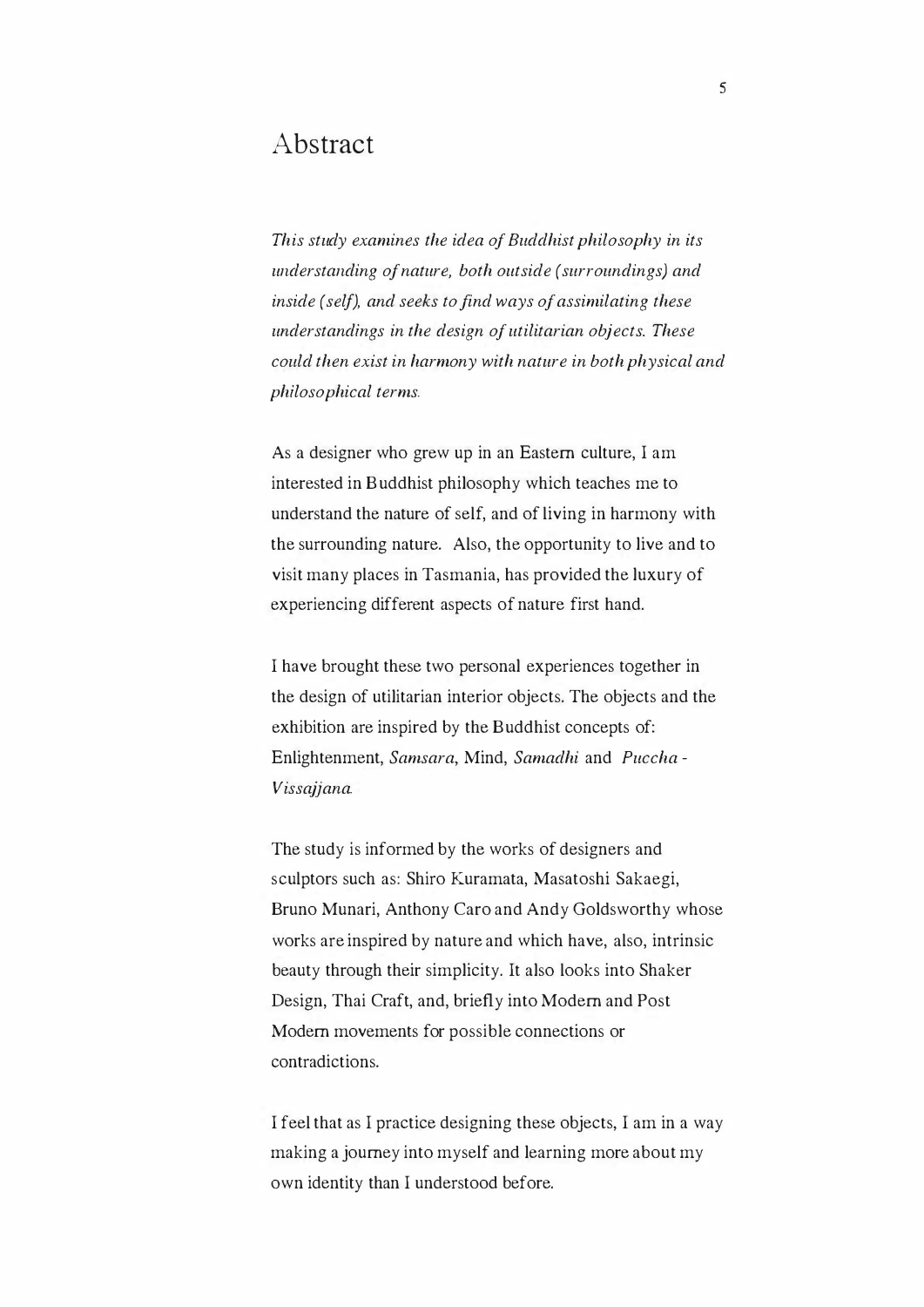The outcome of this personal approach to design, informed and extended by my reading and experiment research activity, is a group of unique design works which embody an Eastern perspective towards natural harmony, synthesised with Western functional utility. I believe this makes an original and significant contribution to the field of design.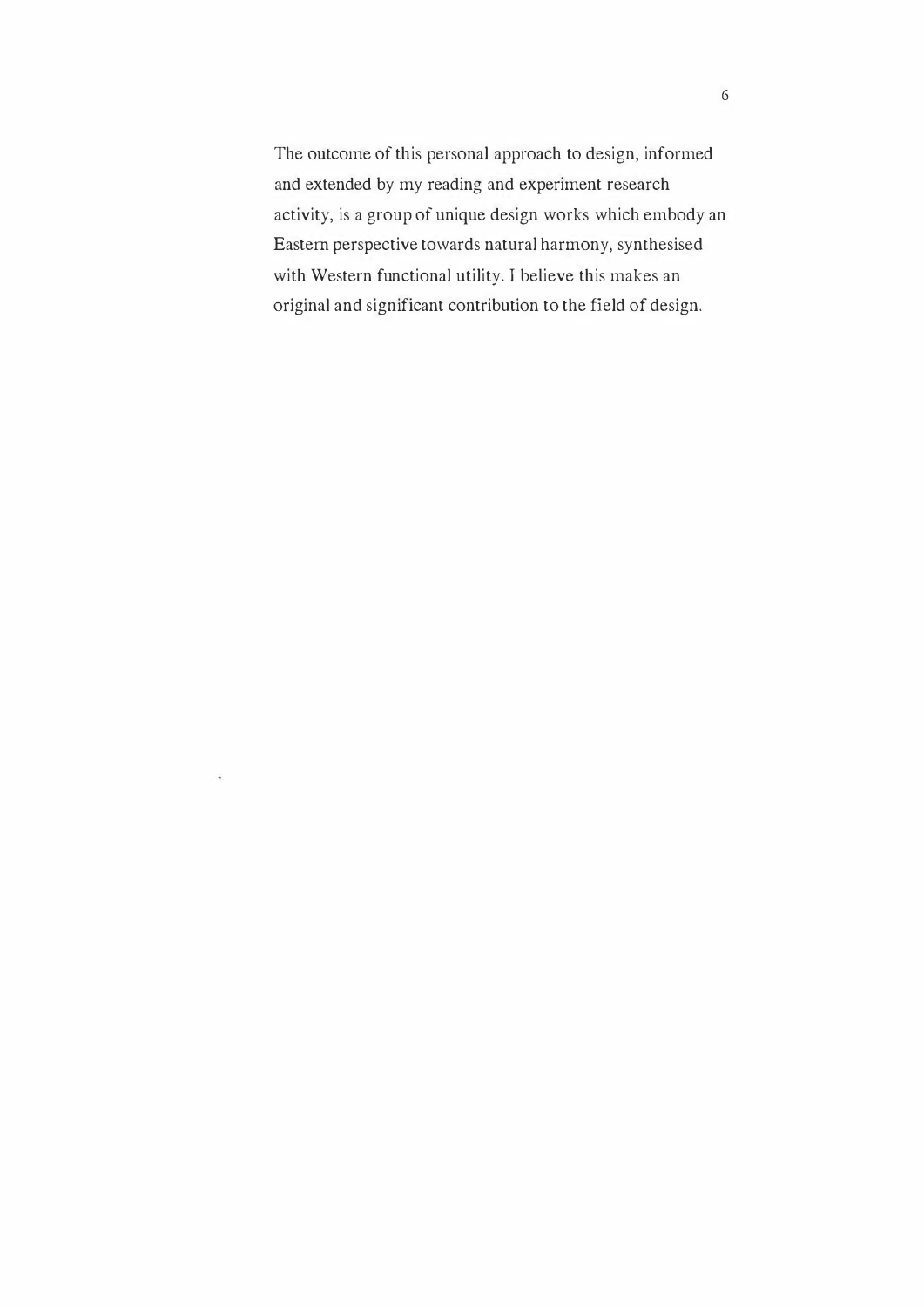### Acknowledgements

I would like to express my special gratitude toward the following individuals for their support and contribution, and in helping me with ideas and the productions of all design items, the exhibition, and this exegesis, which would have been impossible for me to complete by myself.

My parents Supervisor: Associate supervisor:

Eam & Venus Vongphantuset Mr John Smith Mr Kevin Perkins Associate Professor Roderick Ewins Associate Professor Jonathan Holmes Professor Geoff Parr Ms Lorraine Jenyns Ms Penny Smith Mr Pekka Vuorisalo Mr Stephen Hudson Mr Max Cross Mr Philippe Blacklow Mr Graham Roberts Mr Peter Prasil Ms Naomi Marantelli Ms Patricia Scott Ms Helena Psotova Mr Anthony Sullivan Ms Pat Brassington Mr Umberto Aurelli Mr Borwomwit Nitisiri Dr Gareth Sparham Professor Jay Garfield Ms Jane Broad Mr John Farrow Postgraduate students. class of 96, 97, 98 and 99.